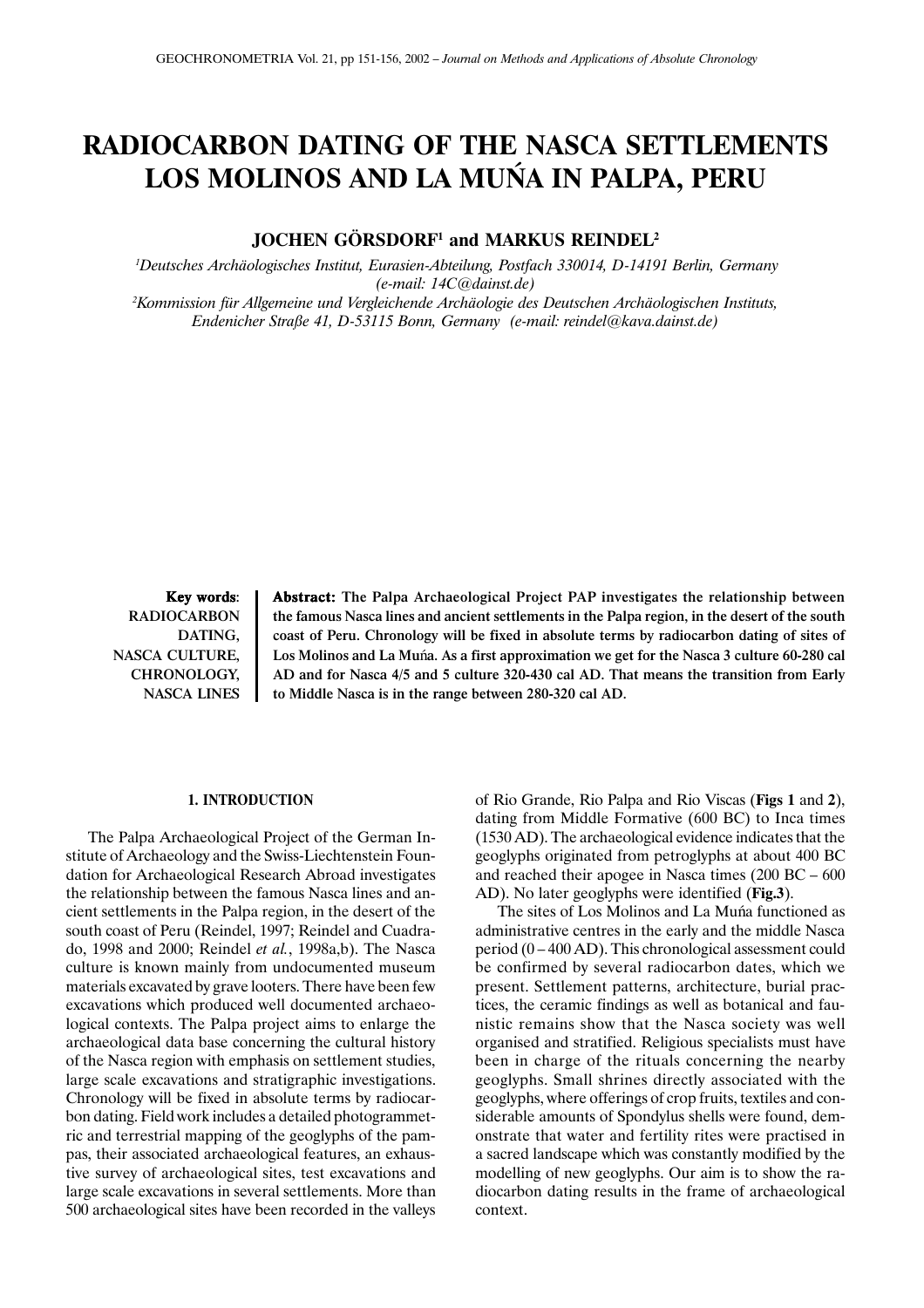

*Fig. 2. Map of the investigation area with PAP numbers of the archaeological sites.*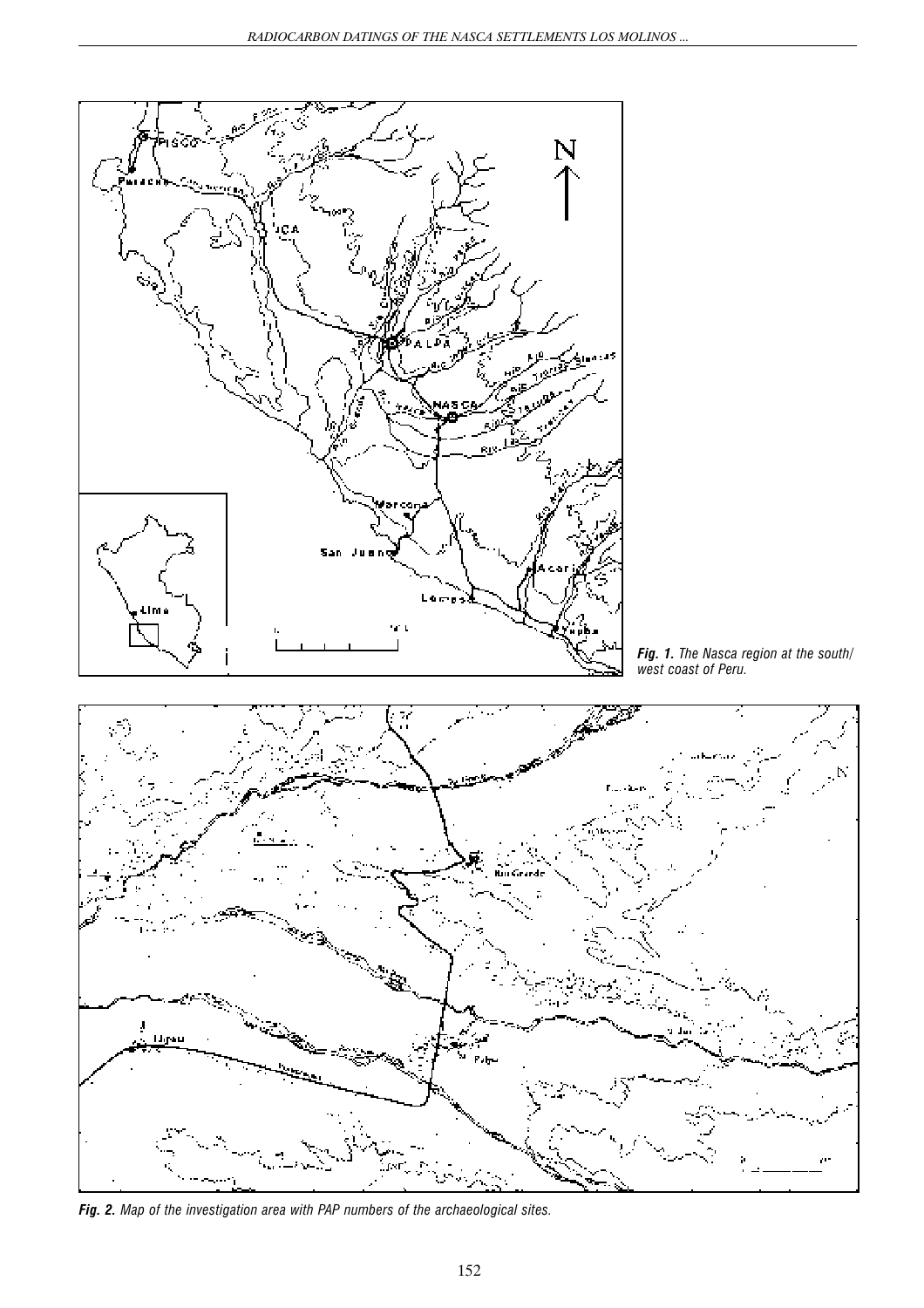

*Fig. 3. Investigation area near the sites PAP 47,48 and 53 with geoglyphs.*

### **2. METHODS**

The bigger samples were dated in the Berlin Laboratory (Bln). Chemical pretreatment of samples was done by AAA treatment (Mook and Streurman, 1983). The dating was performed with gas proportional counters of the Houtermans-Oeschger type, using methane at 133.3 kPa pressure as filling gas. Measurement control and data processing were done using computer controlled system (Görsdorf, 1990; Görsdorf and Bojadžiev, 1996). A modern electronics is used. The preamplifier, pulse amplifier, comparator, pulse shaper and anti-coincidence unit are located in a box (19cm x 10cm x 5cm), which is directly connected to the counter. The detection of variation of the environmental radiation and the inspection of the long time stability of the electronics were required in order to reach the measurement accuracy (Görsdorf, 2000). The  $\delta^{13}$ C-measurements were done at the Leibniz-Labor, University of Kiel, Germany and are reported in permil relative to PDB-standard.

The smaller samples were dated in the Accelerator Mass Spectrometry Laboratory in Erlangen (Erl).

# **3. RESULTS**

The results with sample numbers, site names and dating materials are shown in **Table 1**. The datings are corrected for isotopic fractionation using the measured  $\delta^{13}C$ values. The 14C ages are calibrated using the program Ox Cal v.3.5 (Ramsey, 1995, 1998 and 2000) and employing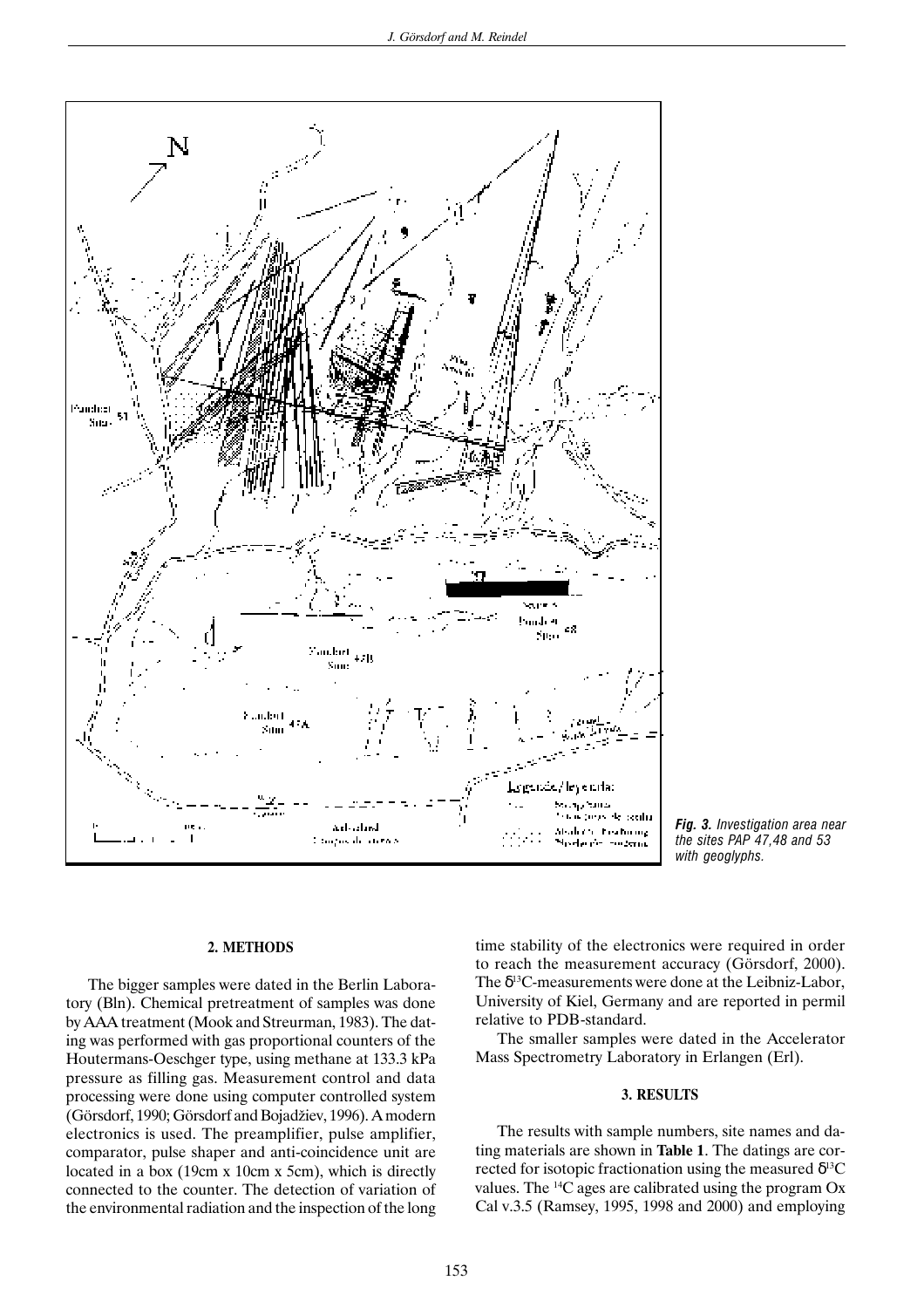the decadal calibration curve (Stuiver *et al*., 1998) as a first approximation for all samples. A Southern Hemispheric offset of  $24\pm3$  <sup>14</sup>C yr was taken into consideration (Stuiver *et al.,* 1998). The calibration intervals were presented for a confidence of 68.2 % and are rounded off to 10 years. **Fig. 4** shows the calibration results of the datings in chronological order.

# **4. COMMENTS AND CONCLUSIONS**

The calibration results of the radiocarbon datings agree with the general chronological table of the Palpa area (based on Menzel, 1977), which is shown in **Table 2**. Only the dating results of the samples Bln-5239 seems to be too young. No explanation was found for that up to now.

| Sample no.     | Site         | Sector         | Linit          | Tomb*<br>Architectural Unit | Layer         | Context    | Ceramic Phase | Material              | Weight<br>[g] | Lab. No. | $\delta^{13}C$<br>[% | ${}^{14}C$ Age<br>[BP] | <b>Calibrated Ages</b><br>(68,2%)<br>[cal AD] |
|----------------|--------------|----------------|----------------|-----------------------------|---------------|------------|---------------|-----------------------|---------------|----------|----------------------|------------------------|-----------------------------------------------|
| -1             | La Muña      | $\mathsf{C}$   | $\overline{c}$ | R N                         | $\mathcal{C}$ | Hearth     | 5             | Charcoal              | 120           | Bln-5234 | $-25.0$              | $1711 \pm 30$          | $290 - 420$                                   |
| $\overline{2}$ | La Muña      | $\overline{C}$ | $\overline{2}$ | R S                         | A             | Hearth     | 5             | Charcoal              | 160           | Erl-3090 | $-28.0$              | $1816 \pm 43$          | $150 - 270$                                   |
| 3              | La Muña      | B              | 5              | R <sub>2</sub>              | $\mathcal{C}$ | Hearth     | 5             | Charcoal              | 105           |          |                      |                        |                                               |
| $\overline{4}$ | La Muña      | B              | 5              | R <sub>1</sub>              | E             | Tomb       | 5             | Wood                  | 350           | Erl-3091 | $-26.0$              | $1685 \pm 39$          | $340 - 440$                                   |
| 5              | La Muña      | B              | 5              | R <sub>1</sub>              | C             | Hearth     | 5             | Charcoal              | 80            | Bln-5235 | $-26.1$              | $1691 \pm 27$          | $350 - 430$                                   |
|                |              |                |                |                             |               |            |               |                       |               |          |                      |                        |                                               |
| 6              | Los Molinos  | A              |                | T <sub>1</sub>              | D             | Tomb       | 4?            | Cane                  | 90            |          |                      |                        |                                               |
| $\overline{7}$ | Los Molinos  | A              | $\overline{c}$ | T <sub>1</sub>              | B             | Tomb       | 3             | Wood                  | 575           | Bln-5236 | $-24.4$              | $1774 \pm 25$          | $250 - 340$                                   |
| 8              | Los Molinos  | A              | $\overline{c}$ | T <sub>1</sub>              | B             | Tomb       | 3             | Cane                  | 175           | Erl-3092 | $-25.0$              | $1999 \pm 40$          | 20 cal BC - 80 cal AD                         |
| 9              | Los Molinos  | А              | $\overline{c}$ | T <sub>1</sub>              | B             | Tomb       | 3             | Charcoal              | 95            |          |                      |                        |                                               |
| 10             | Los Molinos  | А              | $\overline{2}$ | R <sub>1</sub>              | C             | Hearth     | 4/5           | Charcoal              | 100           | Bln-5237 | $-25.9$              | $1694 \pm 27$          | $350 - 430$                                   |
| 11             | Los Molinos  | A              | $\overline{c}$ | <b>R.1A</b>                 | J             | Arch. Fill | 3             | Bean                  | 10            | Erl-3093 | $-24.8$              | $1858 \pm 38$          | $130 - 240$                                   |
| 12             | Los Molinos  | А              | $\overline{2}$ | Pass.                       | H             | Arch. Fill | 3             | Bean                  | 10            | Erl-3094 | $-24.6$              | $1934 \pm 39$          | $50 - 140$                                    |
| 13             | Los Molinos  | A              | 3              | LT <sub>6</sub>             | A             | Tomb       | 4/5           | Wood                  | 345           | Bln-5238 | $-23.4$              | $1727 \pm 30$          | $270 - 390$                                   |
| 14             | Los Molinos  | А              | 3              | AU4                         | $\mathbf{F}$  | Floor      | 4?            | Cane and Wood         | 60            |          |                      |                        |                                               |
| 15             | Los Molinos  | A              | 3              | AU4                         |               | Arch. Fill | 3/4           | Maniok                | 140           |          |                      |                        |                                               |
| 16             | Los Molinos  | A              | 3              | AU <sub>2</sub>             | B             | Refuse     | 3             | Seed of Huarango-tree | 10            |          |                      |                        |                                               |
| 17             | Los Molinos  | A              | 3              | AU1                         | D             | Laver      | 4?            | Seeds                 | 10            |          |                      |                        |                                               |
| 18             | Los Molinos  | B              |                | AU <sub>2</sub>             | $C-D$         | Post       | 3             | Wood                  | 275           | Bln-5239 | $-23.5$              | $1634 \pm 30$          | $400 - 490$                                   |
| 19             | Los Molinos  | B              | $\mathbf{1}$   | AU <sub>2</sub>             | D             | Hearth     | 3             | Charcoal              | 100           | Erl-3095 | $-26.4$              | $1836 \pm 39$          | $150 - 250$                                   |
| 20             | Los Molinos  | A              | $\overline{4}$ |                             | E             | Arch. Fill | 8             | Bean                  | 10            |          |                      |                        |                                               |
| 21             | Los Molinos  | A              | $\overline{4}$ |                             | D             | Arch. Fill | 8             | Bean                  | 10            | Erl-3096 | $-29.2$              | $1482 \pm 35$          | $570 - 650$                                   |
| 22             | Sitio PAP-11 | А              |                | T <sub>1</sub>              | $\mathcal{C}$ | Tomb       | Oc8           | Wood                  | 25            |          |                      |                        |                                               |

|  |  |  |  |  |  | Table 1. Radiocarbon samples of the Palpa Archaeological Project and dating results. |  |  |  |  |
|--|--|--|--|--|--|--------------------------------------------------------------------------------------|--|--|--|--|
|--|--|--|--|--|--|--------------------------------------------------------------------------------------|--|--|--|--|

R. = Room, AU = Architectural Unit, T = Tomb, LT = Looted Tomb, Pass. = Passage.

*Table 2. Chronological Table of the Palpa area (based on Menzel, 1977).*

| <b>Absolute</b> | <b>Chronology Ica-Valley</b>                         | <b>Chronology</b>    |                 |                              |  |  |
|-----------------|------------------------------------------------------|----------------------|-----------------|------------------------------|--|--|
| <b>Dates</b>    | <b>Periods</b>                                       |                      | <b>Cultures</b> | Palpa-Valley                 |  |  |
| 1532 AD         | LATE HORIZON                                         | <b>INKA</b>          |                 | Inka                         |  |  |
| 1476 AD         | LATE<br><b>INTERMEDIATE</b><br><b>PERIOD</b>         | <b>ICA</b>           |                 | Poroma<br>Carrizal           |  |  |
| 1000 AD         | <b>MIDDLE</b><br><b>HORIZON</b>                      | <b>WARI</b>          |                 | Chakipampa<br>Loro (Nasca 8) |  |  |
| 600 AD          |                                                      |                      | Late            | Nasca 6/7                    |  |  |
|                 | <b>EARLY</b><br><b>INTERMEDIATE</b><br><b>PERIOD</b> | <b>NASCA</b>         | Middle          | Nasca 4/5                    |  |  |
|                 |                                                      |                      | Early           | Nasca 2/3                    |  |  |
| BC 0 AD         | TRANSICIONAL                                         | <b>Initial Nasca</b> |                 | Ocucaje 10/Nasca 1           |  |  |
| 200 BC          |                                                      |                      | Late            | Ocucaje 8/9                  |  |  |
|                 | EARLY<br><b>HORIZON</b>                              | <b>PARACAS</b>       | Middle          | Ocucaje 5/6                  |  |  |
| 800 BC          |                                                      |                      | Middle          | Ocucaje 3                    |  |  |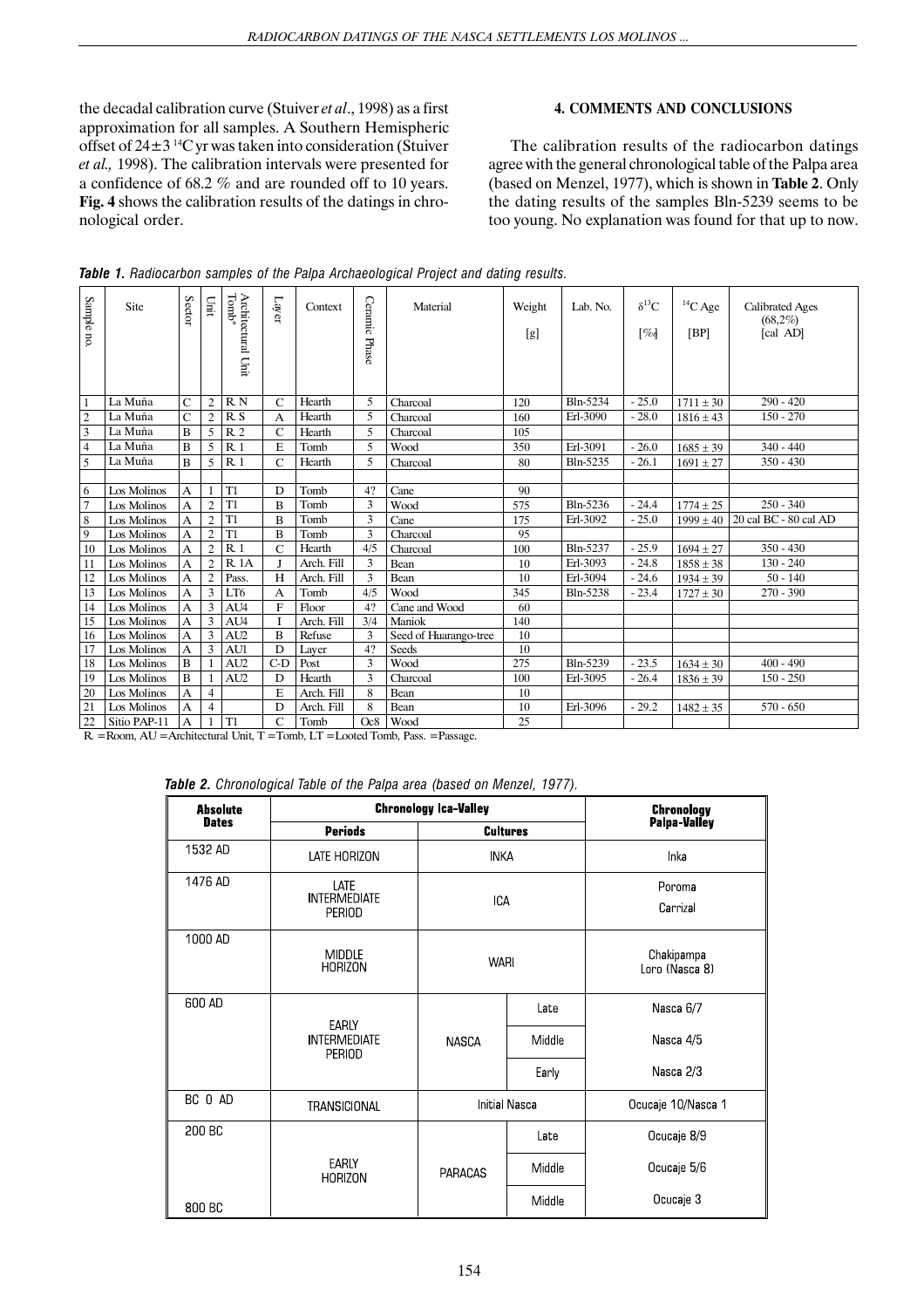

*Fig. 4 The calibration results of the dates from Los Molinos and La Muña sites.The confidence limit of the hatched boxes is 68.2% and of the broader boxes 95.4%.*

A recalculation of the calibration intervals, take into account the cultural order, with the help of the Gibbs Sampling Method (Ramsey, 1995) gives the results in **Fig. 5**. The sum of calibration results date the cultures in a first approximation. For the Nasca 3 sum (probability of 68,2 %) we get 60-280 cal AD and for Nasca 4/5 and 5 (probability of  $68,2\%$ ) we get 320-430 cal AD. That means the transition from Early to Middle Nasca is in the range between 280-320 cal AD.

# **ACKNOWLEDGEMENTS**

We gratefully acknowledge Dr. H. Erlenkeuser and colleagues (Leibniz-Labor, University of Kiel) for  $\delta^{13}C$ measurements. Thanks are extended to E. Lau and D. Teckenburg for assistance in the preparation and measurement of samples in the Berlin Laboratory (German Institute of Archaeology, Eurasian-Department). For the Accelerator Mass Spectrometry datings we thank Prof. Dr. W. Kretschmer and colleagues (University of Erlangen).